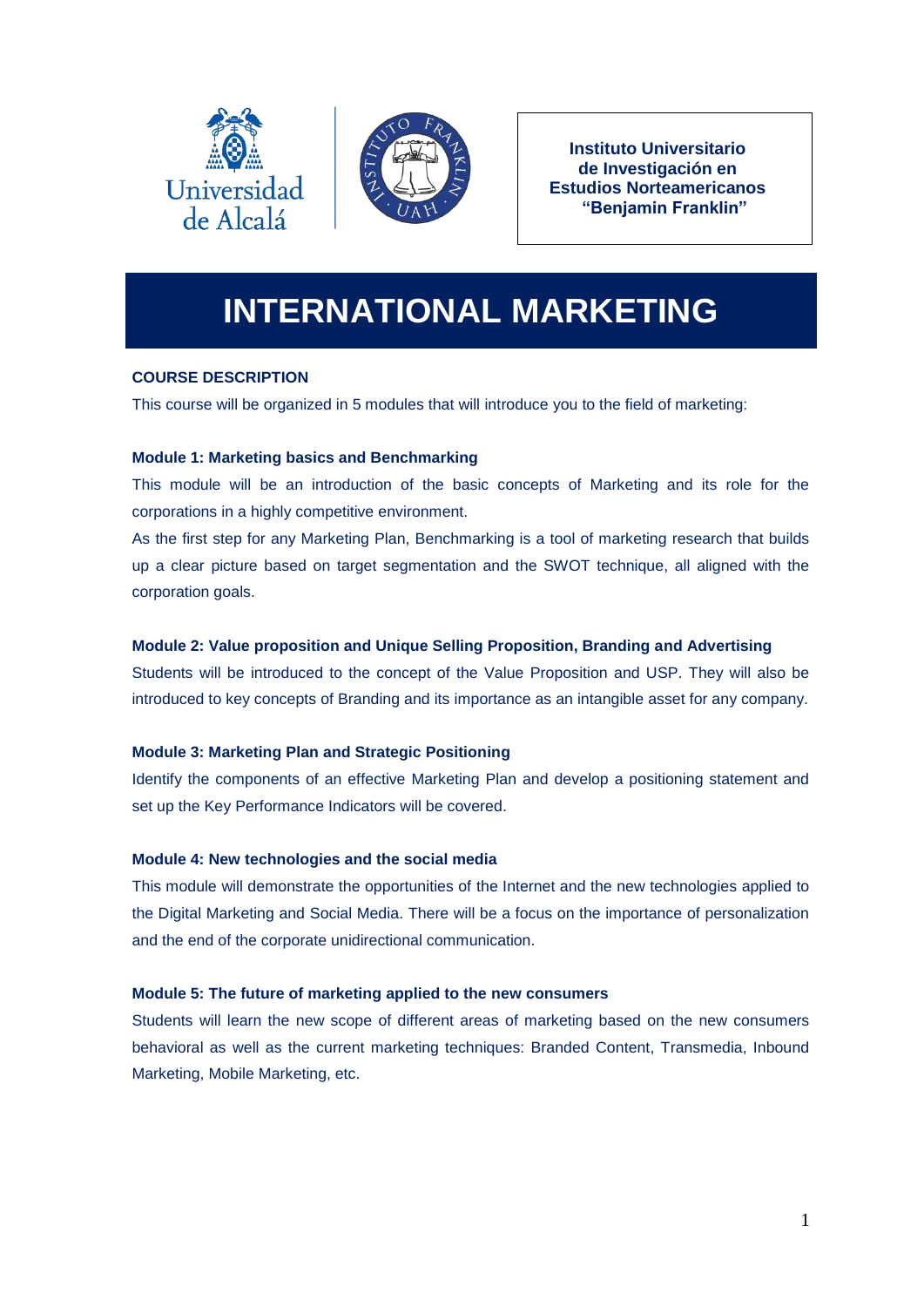### **OBJECTIVES**

Specifically, the course objectives are:

| Competence 1.        | Know and use basic concepts about general marketing, marketing<br>research, value proposition and modern uses of marketing  |  |
|----------------------|-----------------------------------------------------------------------------------------------------------------------------|--|
| <b>Competence 2.</b> | Learn different methodologies to develop valuable market and customer<br>segmentations                                      |  |
| Competence 3.        | Understand the scope of a marketing plan and the different tools and<br>channels used to build it in real organizations     |  |
| <b>Competence 4.</b> | Analyze and understand the marketing needs and problematic of current<br>organizations                                      |  |
| <b>Competence 5.</b> | Develop and implement the main Marketing concepts                                                                           |  |
| Competence 6.        | Learn how to apply problem solving rationale to the proposed study cases<br>in order to get to valuable marketing solutions |  |

#### **METODOLOGY**

There will be different methodologies used in the course which will help students develop the above-mentioned competencies;

- Theoretical classes which will include different explanations of concepts, ideas and theories related to marketing. Students should listen actively trying to understand the ideas presented, and they take structured notes. (competencies 1, 2 and 3)
- Active participation in class through questions and common discussions where the students should reflect about their own ideas and learning. (competencies 3 and 4)
- Case studies that will help students work in teams and individually. (competencies 5)
- Oral presentation in groups about the complete development of the company value proposition based on the corporate report about the commercial situation of the proposed company and creates a marketing plan focusing on commercial and marketing initiatives as a solution for the exposed commercial situation. (competencies 5 and 6) The report should include the following aspects:
	- 1) Complete analysis of the case study company around its commercial situation
	- 2) Initiatives plan: including an explanation about the need of a customer segmentation and a new value proposition.

#### **PREPARATION**

It is expected that students will read the class presentations as well as the articles requested by the professor every week and discuss them in class. Students should participate actively in class with relevant questions and comments.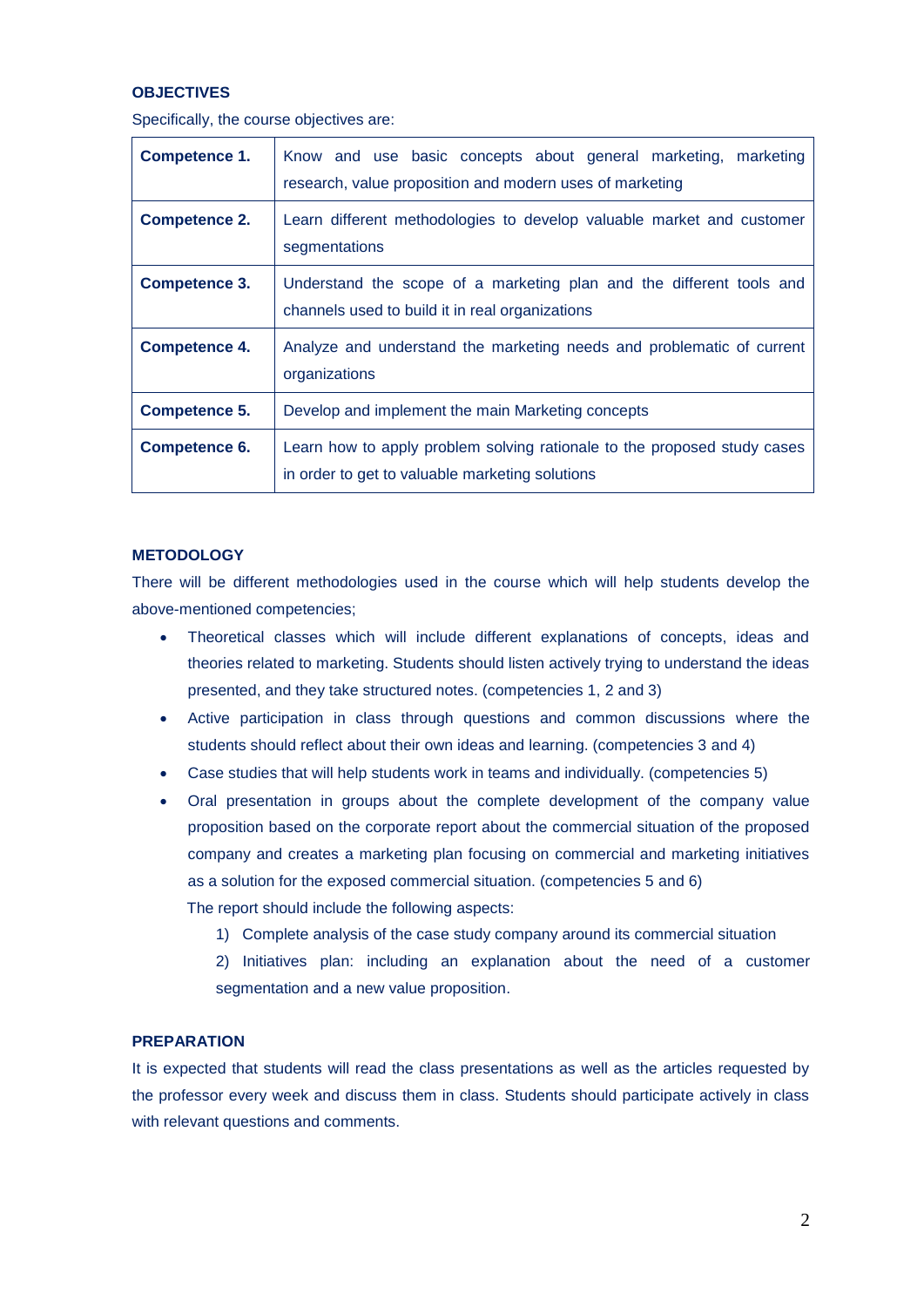# **EVALUATION**

This course includes different evaluation systems. Student´s daily and continuous work will be considering as well as their attitude and interest towards the subject.

| In class participation:           | 15%                                      |  |
|-----------------------------------|------------------------------------------|--|
| Additional Assignment (homework): | 15%                                      |  |
| Theory exam (Partial and Final):  | 30%                                      |  |
| <b>Group Final Presentations:</b> | 40% (peer evaluations incorporated here) |  |
|                                   |                                          |  |
| Total:                            | 100%                                     |  |

#### **Class participation:**

The grade for participation will be based on:

- High participation: student is ready for class most of the time, participates actively with comments and asking questions relevant to the subject, showing that course materials has been read and thought. Shows a positive attitude is interested in the class.

- Low participation: student is not active in class, is absent minded or distracted with the smartphone, laptop, or other tech-gadgets, talks with other students, does not read course materials, does not ask questions, does not make any comments. Shows a passive attitude and is uninterested.

**Homework.** The objective of this task is to help students understand current working methodology introducing them to the preliminary phases of a real marketing project.

Format: Cover with title, date and author, table of contents and references sheet. Writing in double space, Times New Roman 12. Length: 3-5 pages.

The grade of the report will be based on:

- **Ideas and content**: The exposed ideas are developed in depth and the maturity of the explanation is fair to a real company context. Aspects to consider: Easy to read and interesting. It includes details and ideas which make it attractive for the reader.
- **Subject organization**: The text is clearly structured and presented in an attractive way. It includes a cover, table of contents, introduction, body and conclusion, bibliography, resources, pictures, graphs, etc.)
- **Style:** The wording is direct and the message is precise and concise, including enough data and information.
- **Specific language**: Students should use appropriate language and terminology learned throughout the course with readings and explanations given by the professor.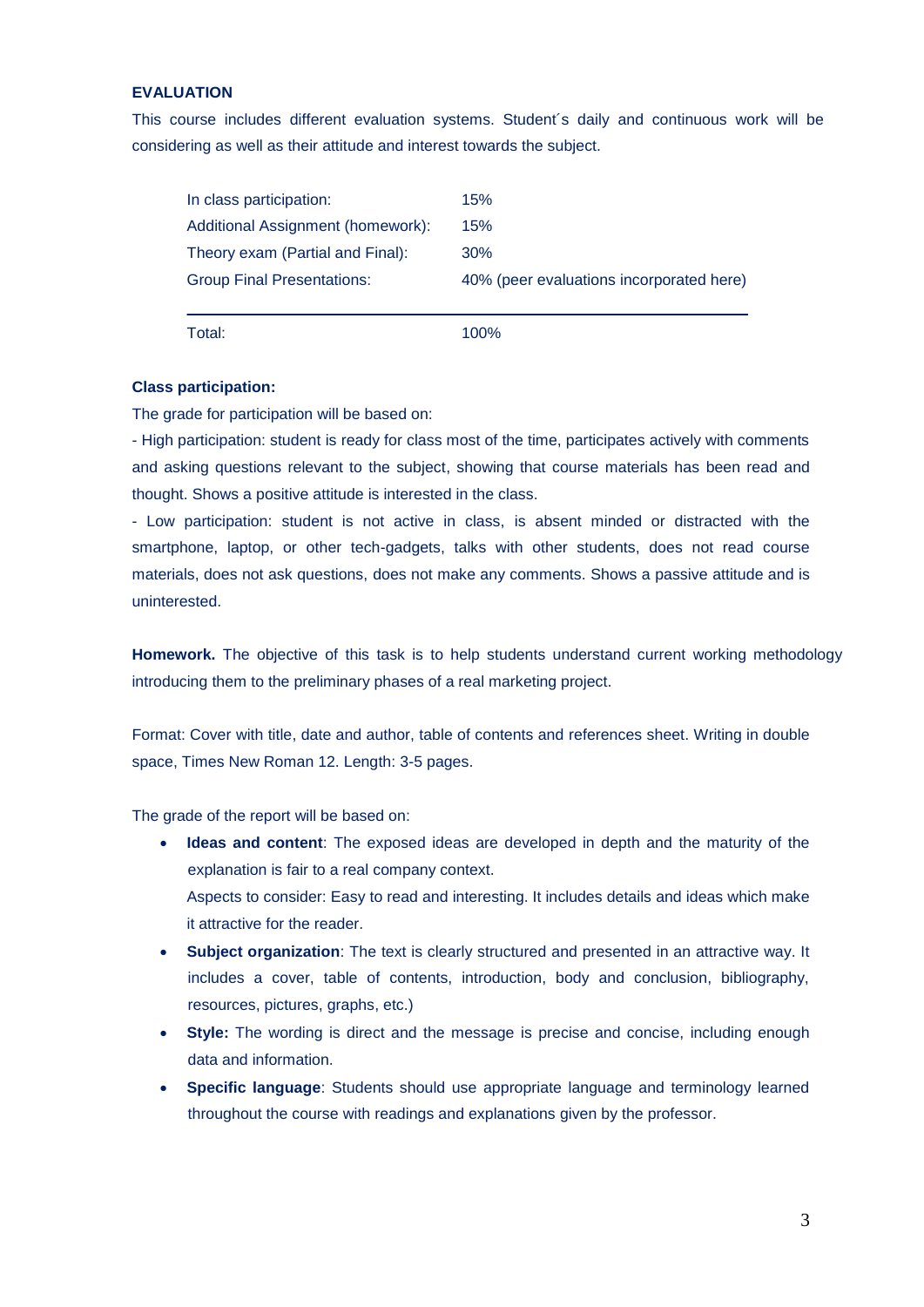**Oral presentation.** The grade of the presentation will be based on:

- **Content:** Divided in: introduction, body (well structured, interrelated ideas and concepts), conclusion based on the findings.
- **Specific language:** Usage of vocabulary related to the subject, ideas and concepts learned throughout the course.
- **Body language:** Students should show that they know the subject. It is important to maintain eye contact, voice intonation and adequate body language. Students should avoid reading the presentation.
- **Audiovisual means:** It is important to create an interesting presentation with images, graphs, videos, etc. that catches the attention of other students.

**Final exam**: To be done by the end of the course program. The content will include all materials of the modules. The exam will test the student's answers to multiple choice questions as well as different essay questions.

# **Students who copy or plagiarize any school work including exams will get a 0 as a final grade.**

# **ATTENDANCE**

Attendance is MANDATORY for both onsite lessons and out-of-class activities. If the student is absent for more than the allowed limit (**two absences in the fall and spring programs**), the final grade will reflect a decrease of **10 points** for each non-attendance that has not been excused by a doctor's certificate or by your Program Director. It is the individual responsibility of the student to make up any missed content about the subject taught in class the day the student was absent.